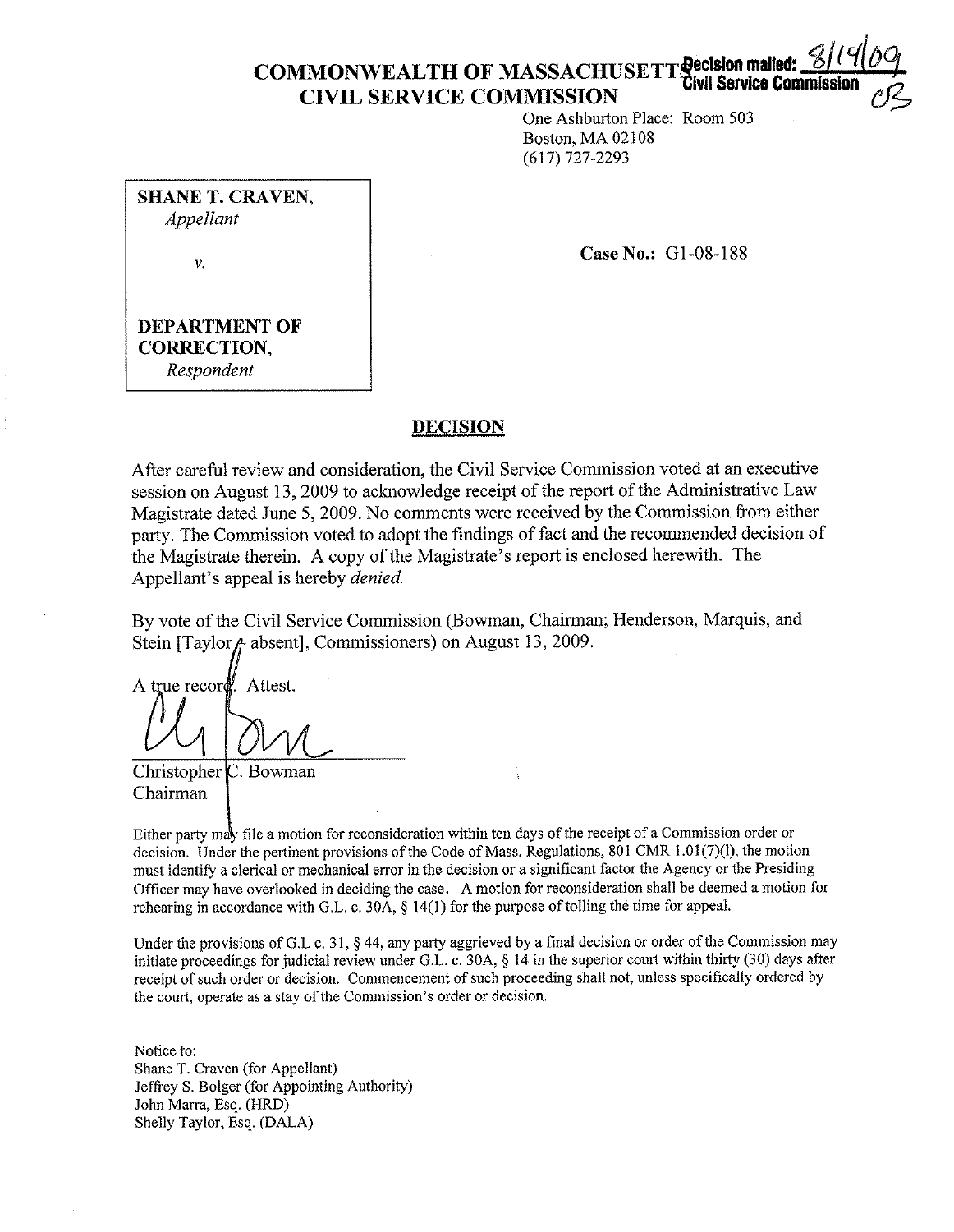THE COMMONWEALTH OF MASSACHUSETTS DIVISION OF ADMINISTRATIVE LAW APPEALS 98 NORTH WASHINGTON STREET, 4TH FLOOR BOSTON, MA 02114

SHELLY L. TAYLOR **Chief Administrative Magistrate** 

June 5, 2009

Christopher C. Bowman, Chairman Civil Service Commission One Ashburton Place, Room 503 Boston, MA 02108

## *Re: Shane T. Craven v. Department of Correction DALA Docket No. CS-08-723*

Dear Chairman Bowman:

Enclosed please find the Recommended Decision that is being issued today. The parties are advised that, pursuant to 801 CMR  $1.01(11)(c)(1)$ , they have thirty days to file written objections to the decision with the Civil Service Commission. The written objections may be accompanied by supporting briefs.

Sincerely Shelly Taylor

Chief Administrative Magistrate

SLT/das

Enclosure

cc: Shane T. Craven Jeffrey S. Bolger

| ر<br>پ |
|--------|
|--------|

Tel: 617-727-7060 Fax: 617-727-7248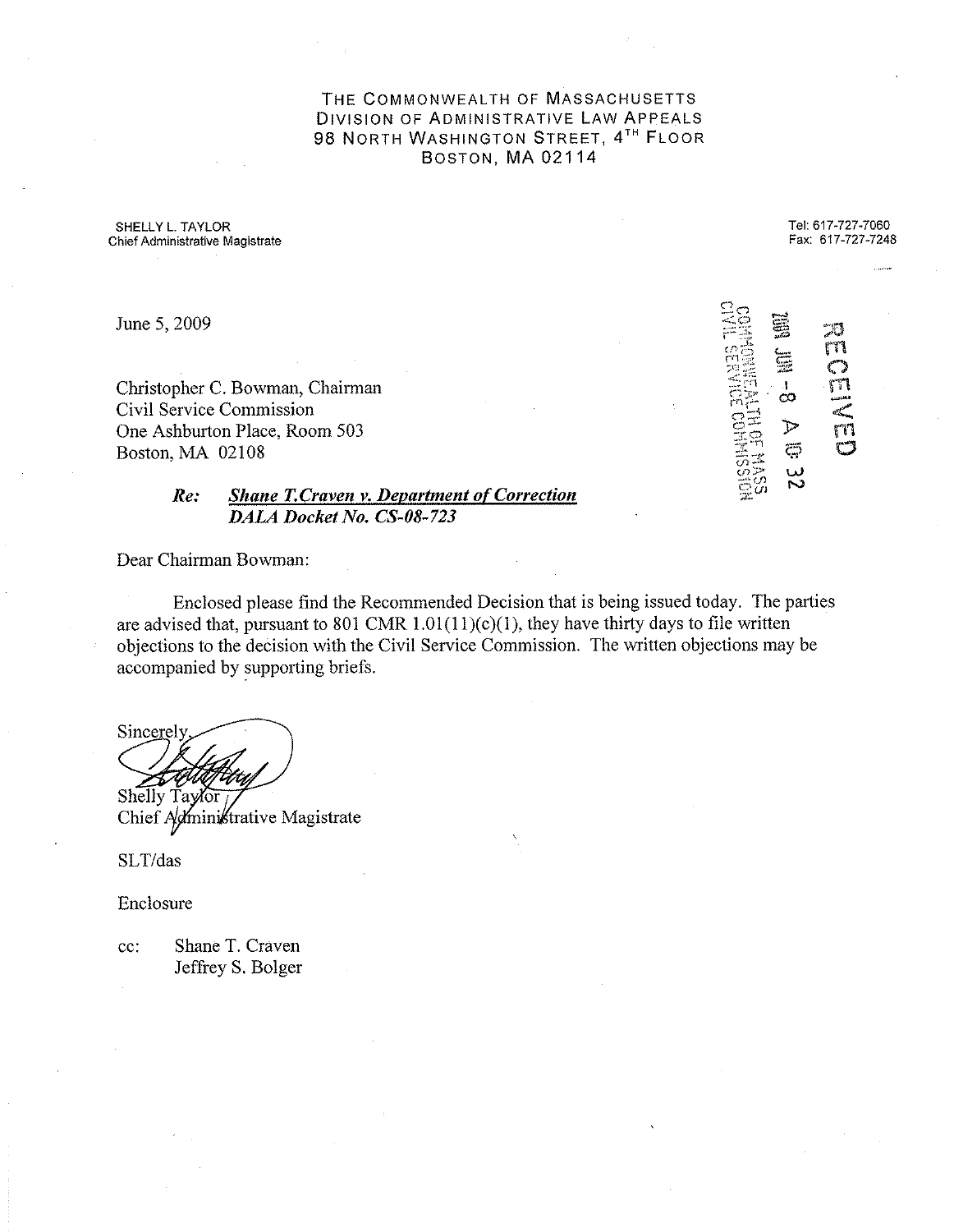## COMMONWEALTH OF MASSACHUSETTS

Suffolk, ss.

Appeal of:

Shane T. Craven, Appellant

V.

Civil Service Commission

Docket Nos. CS-08-723 G 1-08-188

Department of Correction, Appointing Authority

Appearance for Appellant:

Shane Craven

Appearance for Appointing Authority:

Jeffrey S. Bolger Department of Correction P.O. Box 946 Industries Drive Norfolk, MA 02056

Administrative Magistrate:

James P. Rooney, Esq.

## **Summary of Decision**

Department of Correction's decision to bypass correction officer applicant on medical grounds affirmed based on medical opinion that candidate's previously undiagnosed diabetes is insufficiently controlled and could compromise his ability to perform the functions of the position or even to take the pre-employment physical.

## **Recommended Decision**

Shane T. Craven appeals, under the provisions of M.G.L. c. 31,  $\S$  2(b), a decision by the

Department of Correction to bypass him for appointment as a Correction Officer I on the ground

**Second** 27 m Î I co  $\frac{1}{\overline{m}}$ J> Q .<br>مسا **w N** 

('") *a*   $\mathbb{C}$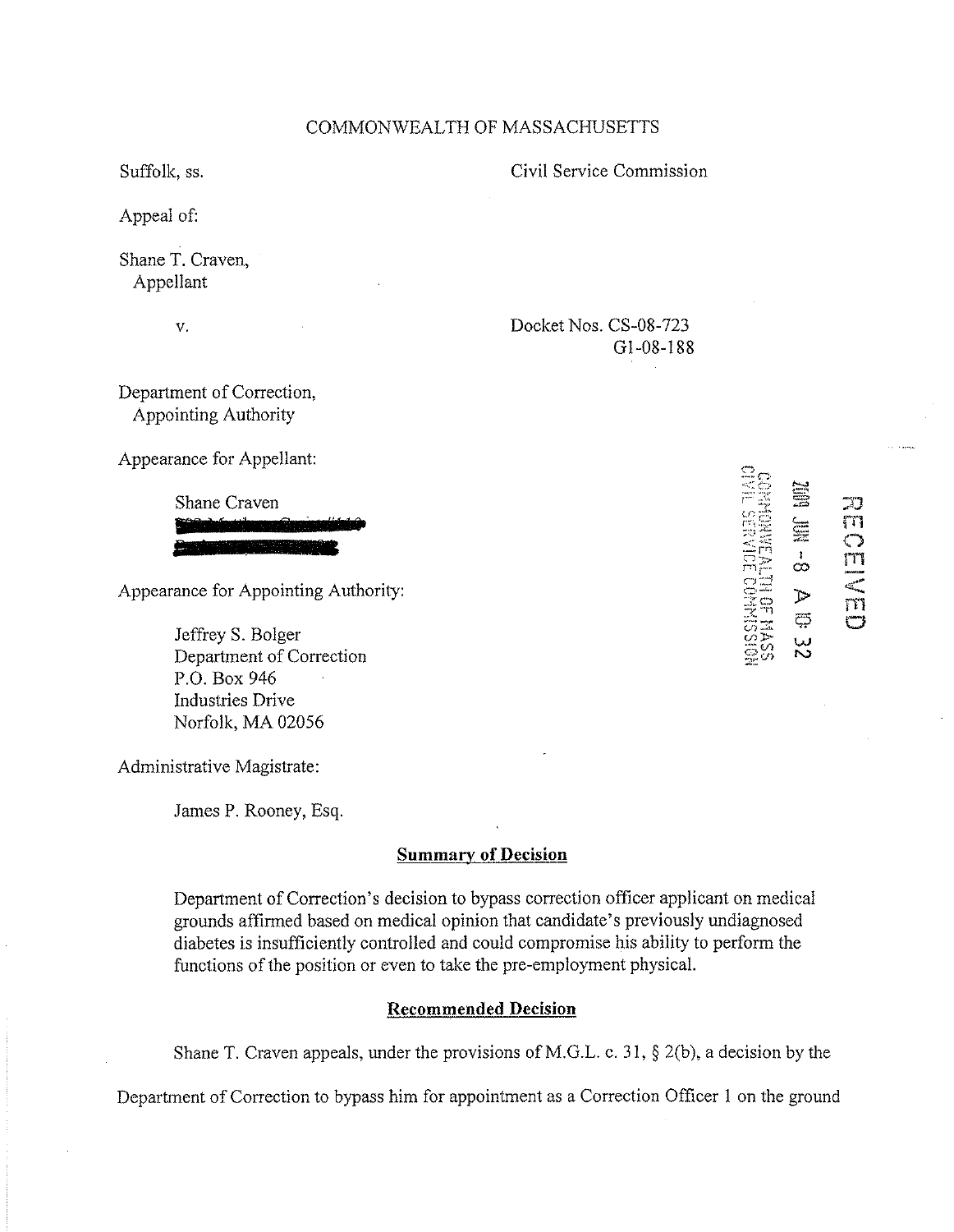that he is not medically qualified. I heard the appeal on December 15, 2008 at the offices of the Division of Administrative Law Appeals (DALA).

Craven and the Department of Correction submitted a total of 13 documents into the record; I have added Craven's appeal letter as a fourteenth exhibit and the Civil Service Commission's ruling on the Department of Correction's motion to dismiss as a fifteenth exhibit. Craven was the only witness at the hearing. In lieu of live testimony, the Department of Correction presented an affidavit from Robert P. Naparstek, M.D. Ex I. I made one tape of the hearing. Both sides presented their arguments at the close of the hearing.

#### **Findings of Fact**

Based on the testimony and exhibits presented at the hearing, I make the following findings of fact:

I. Shane T. Craven is employed as a special police officer in Boston. Working 80 hours per week, he patrols high rise housing projects. He regularly walks a beat and has on occasion been called on to chase suspects and handcuff them. Craven testimony.

2. Craven took a civil service examination for the position of Correction Officer 1. Ex. 6. The duties of correction officer include: maintaining "custodial care and control of inmates by transporting them under restraint, patrolling facilities, [ and] making periodic rounds, head counts and security checks of buildings, grounds and inmate quarters." Correction officers "may be subjected to verbal and physical abuse from others; may be required to interact with people who are under physical and/or emotional stress; [and may] stand and walk for prolonged periods of time." Ex. 9.

3. In a letter to him dated March 31, 2008, the Department of Correction extended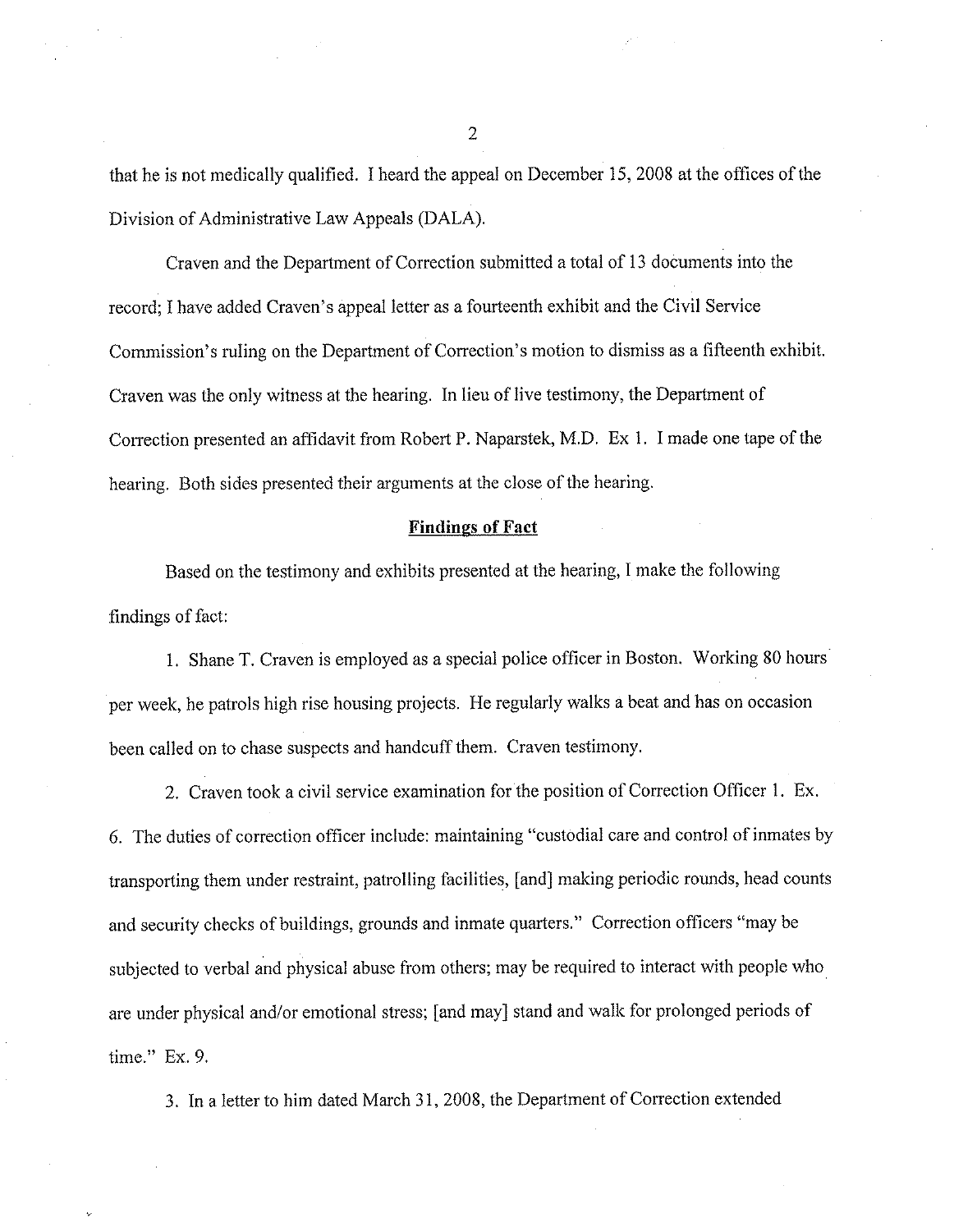Craven a "conditional offer of employment." In the letter, the Department informed him that he would have to pass a physical abilities test, drug and psychological screening, and take a complete physical in order to have the opportunity to attend the next academy that trains correction officers. The Jetter also listed the date and place of the required physical: April 7, 2008 at Caritas Good Samaritan Occupational Health Services. Ex. 6.

4. Craven took the physical on April 7, 2008, as instructed. The medical examiner learned that Craven was 32 years old, weighed 317 pounds (down from a maximum of 340 pounds) and that his father, who died at age 56, had a history of diabetes. A urinalysis showed a "significant amount of ketones<sup>1</sup> in the urine, as well as profound glycosuria (sugar in the urine)." The medical examiner thereafter "put him on 'medical hold' due to significant abnormalities in his urine demonstrating absolute medical instability from a diabetes point of view." Ex 1.

5. Craven had not known previously that he has Type 2 diabetes. In September 2007, he had undergone a medical examination, including blood tests, at Children's Hospital. Testing then showed nothing to indicate that he had diabetes. Craven testimony.

6. Diabetes is not an automatic bar to employment as a correction officer. Rather, the Department of Correction's pre-employment physical and medical requirements provide that "[t]he use of oral hypoglycemic agents and/or insulin injections to control diabetes will be reviewed in light of the applicant's job title and essential job requirements." Ex. 5. The Department of Correction does employ as correction officers people with diabetes, some of

<sup>&</sup>lt;sup>1</sup> I take notice that ketones are a class of organic compounds and that abnormal quantities of specific ketones may be "found in the blood and urine during certain pathological conditions, as diabetes." The Random House Dictionary of the English Language 784 (1966)(definitions of ketone and ketone body).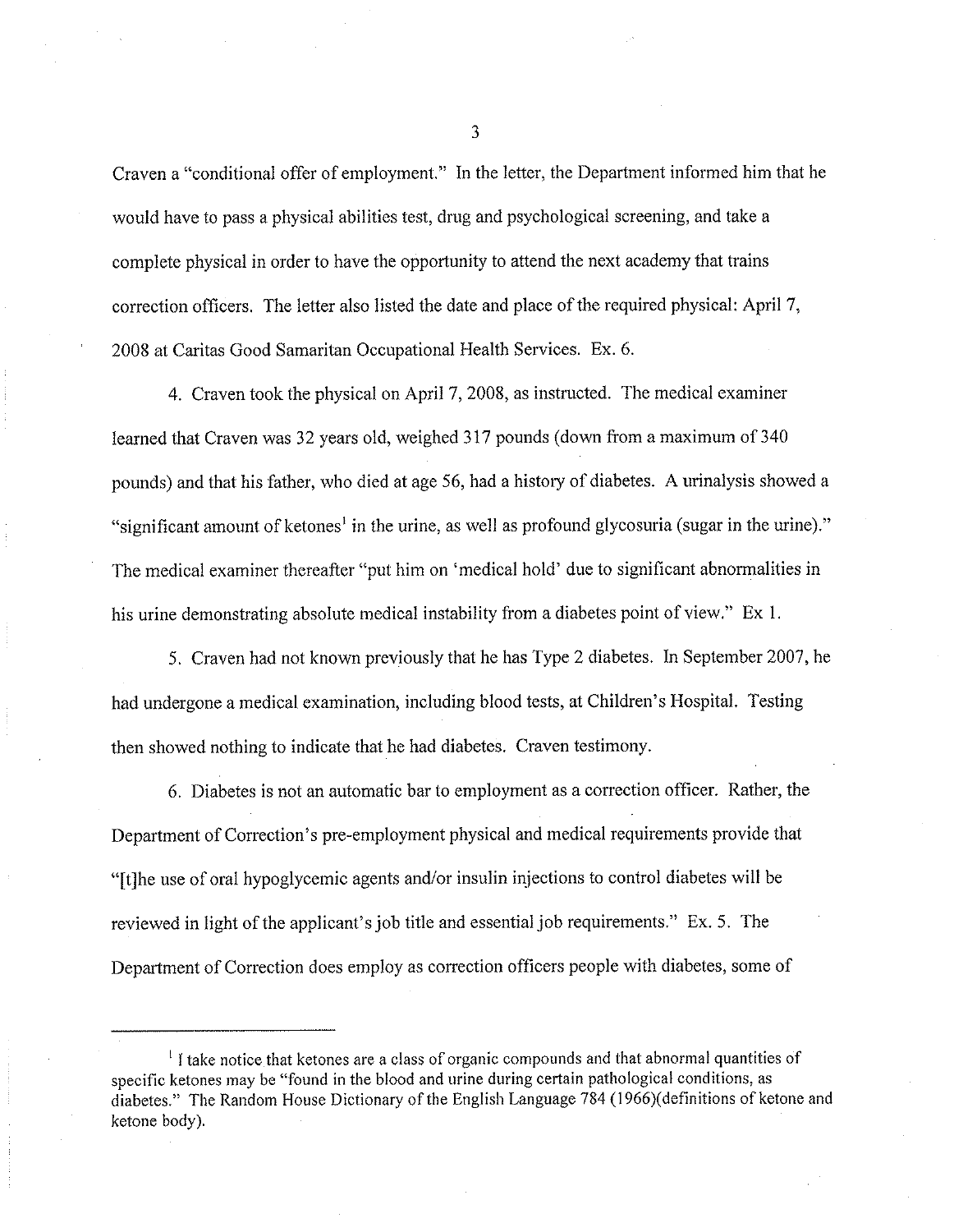whom must take insulin injections. Craven testimony.

7. After the testing at Caritas revealed diabetes, Craven was told to have his own doctor evaluate and treat him. Craven testimony. On April 9, 2008, Craven went to see his physician, Andrew S. Lim, M.D. Ex. 13. This visit included blood tests, about which Dr. Naparstek later commented that Craven's:

blood glucose was significantly abnormal at 214 mg. per deciliter (nl: 70 - 110 mg per dl). His hemoglobin A1C which is considered a good reflection of chronic control as well as levels of sugar in urine were significantly elevated at 11.5% The normal range is 4.2 to 5.8%. Anything over 9% is considered extremely poorly controlled diabetes.

Ex. 1.

8. Craven's diabetes does not need to be treated with insulin injections. He was told to lose weight, eat more fruits and vegetables, eliminate soda from his diet, cut down on his sugar intake and start an exercise regimen. Craven has altered his diet and runs 1.5 miles every other day. He also takes metformin to rid his blood of excess sugar. Craven testimony.

9. Craven's blood was tested again by Dr. Lim on May 14, 2008. This time his hemoglobin AIC result was 10.9%. The blood test report notes that for diabetic patients, a reading of 6.2-7% shows that diabetes is well controlled, while a reading of 7-9% shows the disease is intermediately well controlled. Ex. 13.

10. On May 19, 2008, Dr. Lim noted that Craven's "diabetes control is improving. He is motivated and is following up as instructed." Ex. 13.

11. On May 23, 2008, Craven spoke to Dr. Naparstek. Naparstek told Craven that his diabetes was not in good control and consequently he would not be allowed to proceed to the physical fitness test portion of the correction officer pre-employment process. Ex. I.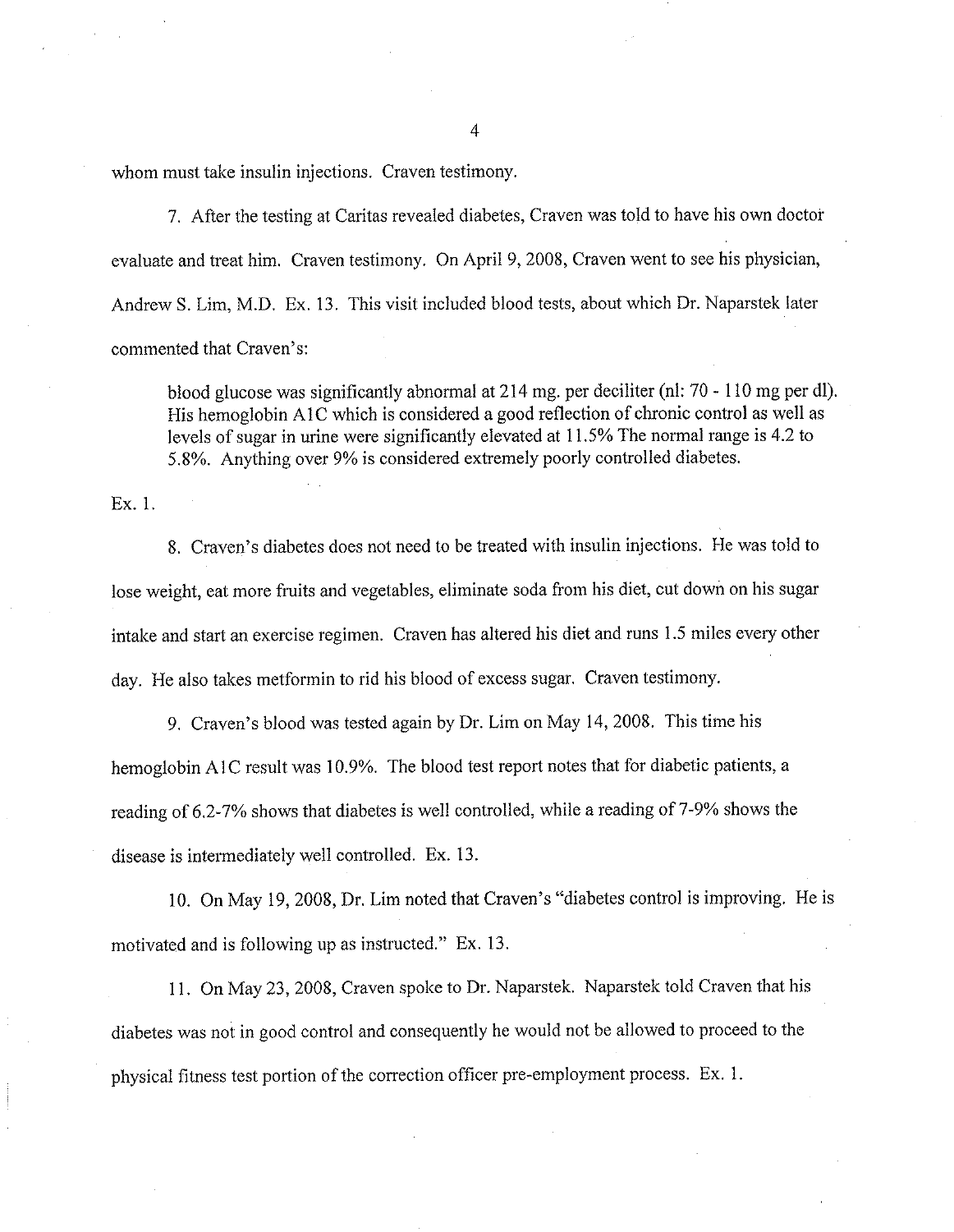12. To pass the fitness test, a correction officer applicant must run one half-mile in six minutes, climb 30 steps per minute for three minutes, drag a dummy, bend for 60 seconds, and squat for 60 seconds. Craven testimony.

13. Dr. Naparstek has originally conveyed this opinion to the Department of Correction on April 10, 2008. Ex. 4. In reliance on Dr. Naparstek's opinion, the Department sent Craven a letter on June 10, 2008 informing him that he would not be considered for appointment to the June 2008 academy because he was "not medically qualified." Ex. 3.

14. Craven appealed on August 10, 2008. Ex. 14. At a prehearing conference on September 8, 2008, the Department of Correction agreed to process Craven again through its preemployment screening process. Ex. 2.

15. Craven was examined for a second time at Caritas on September 15, 2008. He was again bypassed on medical grounds: As explained by Dr. Naparstek:

[H] is urine analysis [on September 15, 2008] showed the presence of ketones in the urine and glycosuria. Although the amount of ketones and glycosuria were decreased from the levels of his previous examination of April 7, 2008, they were nevertheless persistent. The presence of ketones in the urine in a non fasting state represents a profound metabolic abnormality. On that day ... he was found to still be medically obese, but continuing to have lost weight. His weight was 304 pounds, but his pulse was tachycardic2 at 95 beats per minute resting. ... Mr. Craven was once again placed on medical hold to explain the persistence of glycosuria and ketones.

In my medical opinion, within a reasonable degree of medical certainty, it is quite clear that Mr. Craven is not yet, based on the latest data available to me, in metabolic stability. The pre-placement testing as well as the demands of the Corrections Officer position's essential functions do represent direct harm to Mr. Craven should he perform these tasks. Until such time as he is metabolically stable, Mr. Craven ought not to pursue the essential functions of the corrections officer position because of the potential harm that he places himself and others in. Metabolic instability, such as demonstrated by Mr. Craven, can

<sup>&</sup>lt;sup>2</sup> I take notice that tachycardia is an excessively rapid heartbeat. Random House Dictionary of the English Language 1446 (1966).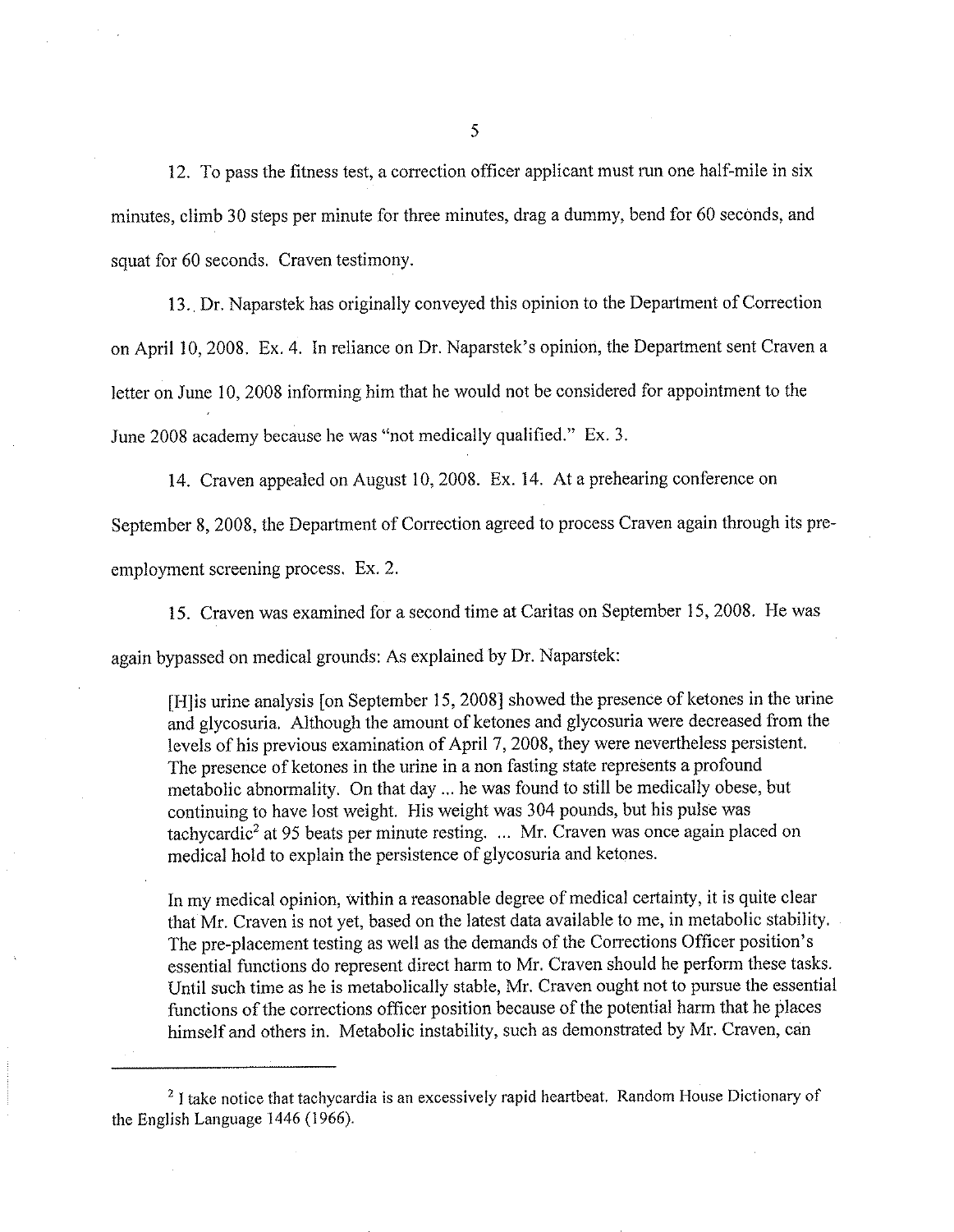lead to significantly compromised states at any time during the day. This would leave Mr. Craven unable to perform his functions and unable to come to the help of others.

Ex. 1.

16. Thereafter, the Department of Correction moved to dismiss the appeal because it had medically evaluated Craven a second time, as it had agreed to do. Ex. 2. Christopher Bowman, the Chairman of the Civil Service Commission, denied the motion because the agreement for a second medical evaluation did not prohibit Craven from pursuing his appeal. Ex. 15.

## **Discussion**

When an applicant for a civil service position challenges the decision of an appointing authority to bypass him for the position, the appointing authority must show a "reasonable justification" for the bypass. *City of Cambridge v. Civil Service Commission*, 43 Mass. App. Ct. 300, 682 N.E.2d 923, 925 (1997). In this context, justification means "done upon adequate reasons sufficiently supported by credible evidence, when weighed by an unprejudiced mind, guided by common sense and by correct rules of law." 682 N.E.2d at 926, quoting *Selectmen of Wakefield v. Judge a/First Dist. Court of Eastern Middlesex,* 262 Mass. 477, 482, 160 N.E. 427 (1928).

Decisions by appointing authorities rejecting a candidate on medical grounds have frequently been affirmed when supported by a doctor's opinion that the candidate is unfit to perform the essential functions of the position. *See Ryan v. City of Beverly,* 20 MCSR 268 (2007)( doctor determined that arthritis made candidate unfit to be police officer because of the risk of sudden incapacitation while performing the job's duties), *Kinney v. Lowell Fire Department,* 18 MCSR 1 (2004)(doctor found that severe pulmonary obstructive disease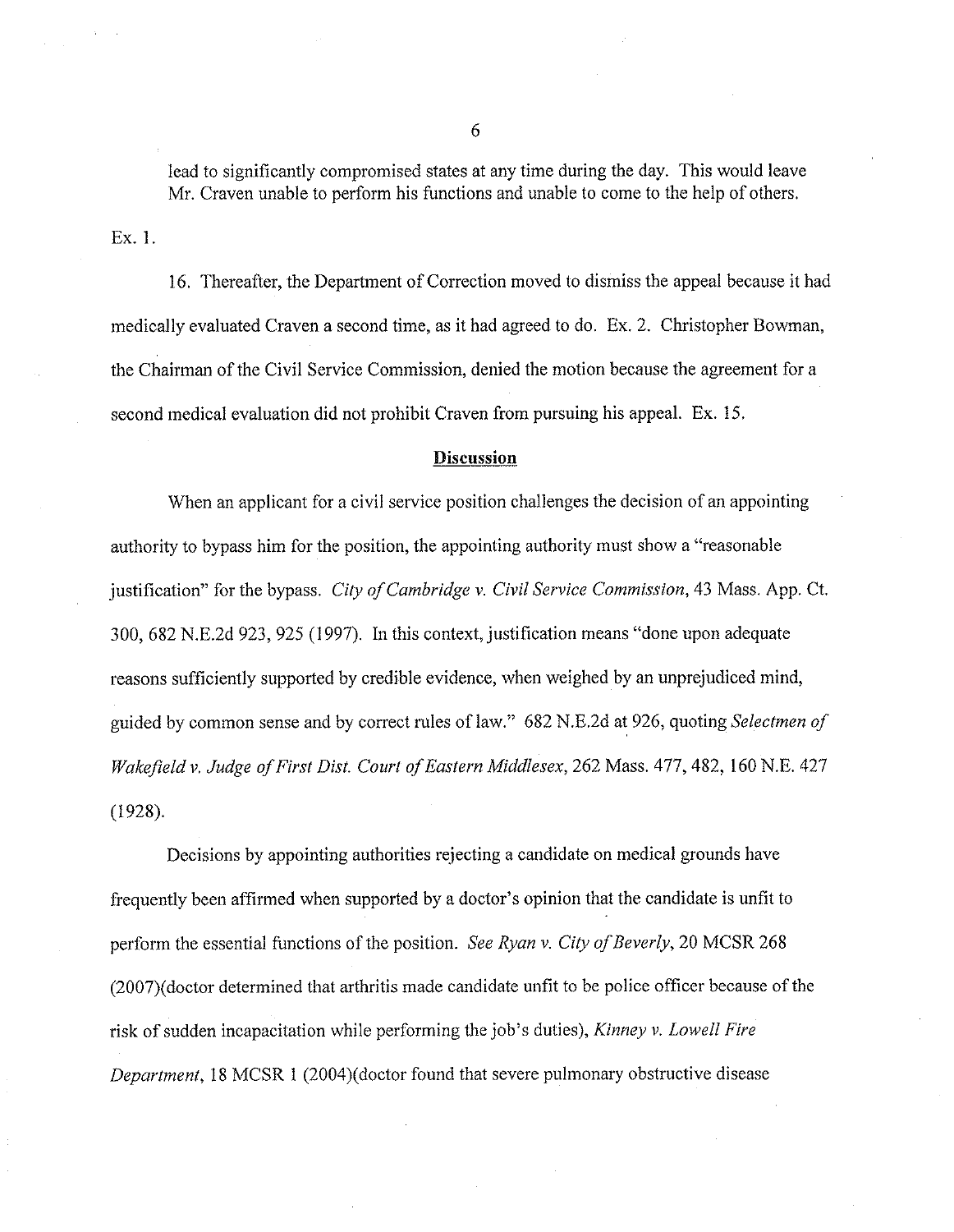disqualified applicant from being firefighter because job's duties would strain his already compromised respiratory system); and *Coraminas v. Salem Police Department,* 15 MCSR 76 (2002)( chronic lumbar pain made candidate unfit to be police officer, according to doctor who examined her, because episodic back pain hindered candidate's ability to lift).

Here, Dr. Naparstek has stated that Mr. Craven's diabetes is not sufficiently under control that he should risk performing the functions of a correction officer or even take the fitness tests required of a candidate to be a correction officer. According to Dr. Naparstek, that is because:

Metabolic instability, such as demonstrated by Mr. Craven, can lead to significantly compromised states at any time during the day. This would leave Mr. Craven unable to perform his functions and unable to come to the help of others.

Ex. 1.

Mr. Craven urges that he be allowed to take the fitness test. He points out that Dr. Naparstek never examined him, that he has taken the steps recommended to him to bring his diabetes under control, that those steps have led to an improvement in his condition, and argues that he must be in better condition that those employed as corrections officers who must inject insulin. He also questions whether the Department of Correction is complying with the Americans with Disabilities Act, 42 U.S.C. 12101, et. seq., or with its own personnel polices that encourage persons with disabilities to apply for positions.

In some circumstances, it may be significant whether a doctor has personally examined a person before offering a medical opinion. *See Carr v. Plainville Police Department,* 15 MCSR I (2002)( candidate for firefighter position was blind\_ in one eye; appointing authority relied on opinion of doctor, who is not an ophthalmologist and who did not examine the candidate, that the candidate was unfit because he lacked stereoscopic vision; Civil Service Commission reversed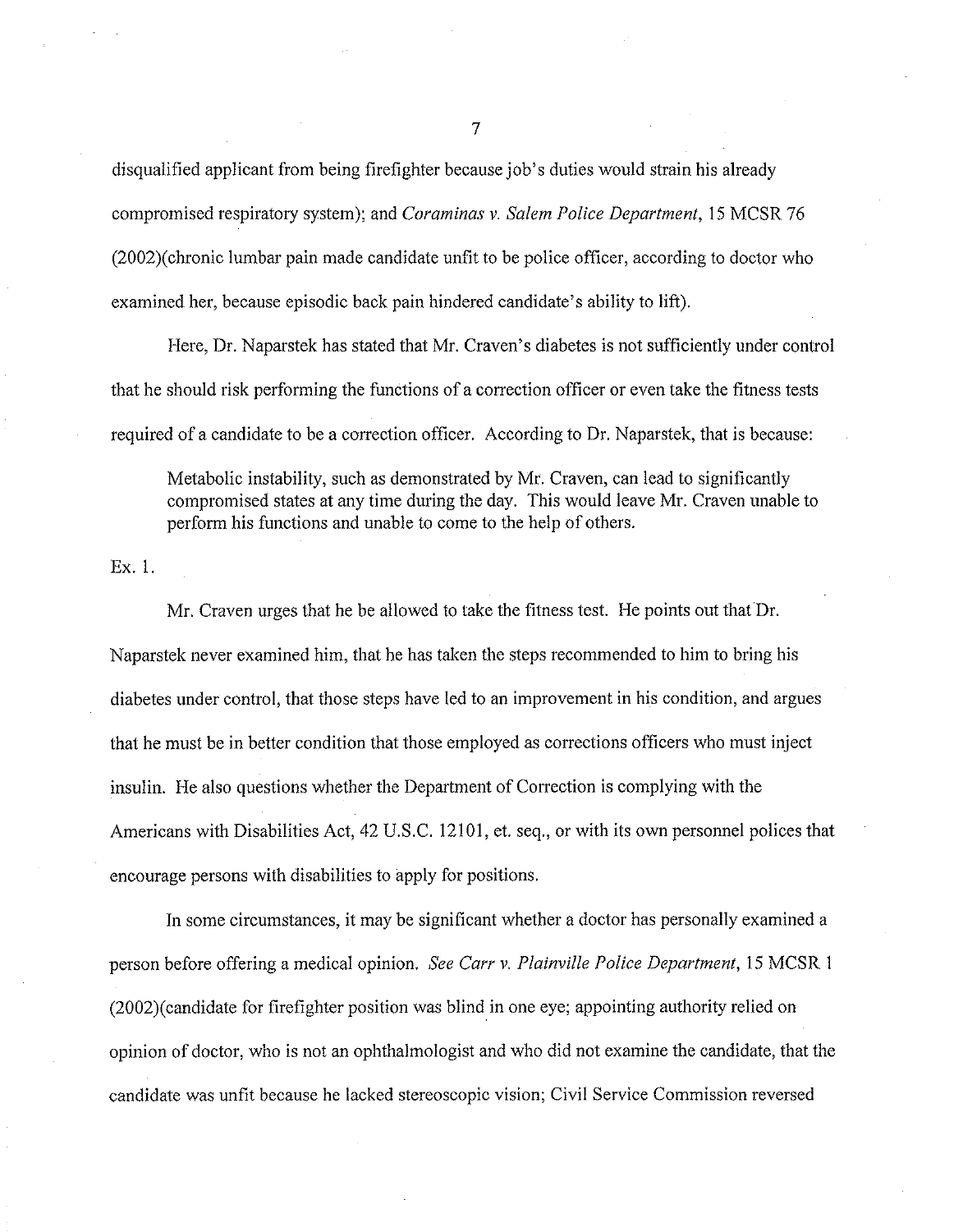based on opinion of ophthalmologists who examined candidate and determined he had sufficient depth perception). That does not appear to be the case here. Mr. Craven's diabetes was not evident until his urine was tested and it is the results of blood and urine tests that led Dr. Naparstek to conclude that Mr. Craven's diabetes is not sufficiently under control.

What was evident to Dr. Lim who examined Mr. Craven was that he is highly motivated to bring his diabetes sufficiently under control and to become a correction officer. This motivation was equally evident at the hearing. After learning that he had diabetes, Mr. Craven has attempted to address the situation by changing his diet, losing weight (23 pounds lost in five months), and adopting an exercise regimen.

Both his doctor and Dr. Naparstek note Mr. Craven's efforts. Dr. Lim wrote that Mr. Craven's "diabetes control is improving." Ex. 13. Dr. Naparstek was not quite so explicit, but in discussing the latest medical examination of Mr. Craven by Caritas, he did not say, as he had about the earlier examination by Caritas, that Mr. Craven's hemoglobin AlC level was too high. Ex. I. I take from that Mr. Craven's efforts have brought his hemoglobin AlC levels under sufficient control.

But Mr. Craven's commendable efforts notwithstanding, no doctor has found him to be medically fit, as yet, to be a correction officer. Dr. Lim thought he was improving, but he did not say that Mr. Craven had brought his diabetes within adequate control to be a correction officer. And Dr. Naparstek concluded that the most recent examination of Mr. Craven "showed the presence of ketones in the urine and glycosuria" with the ketone finding being particularly troubling because the "presence of ketones in the urine in a non fasting state represents a profound metabolic abnormality." Ex. 1. Thus, the evidence shows no medical basis for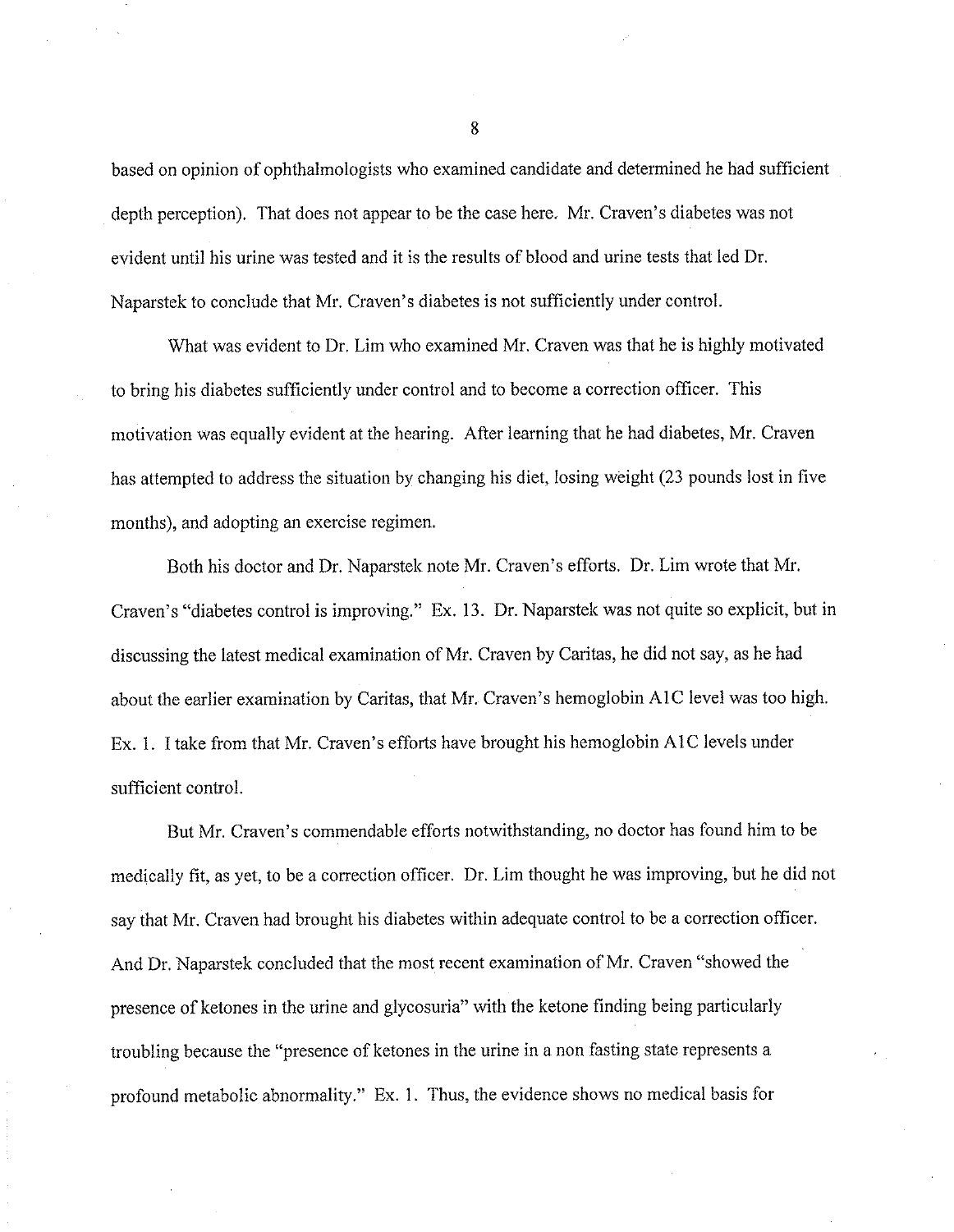concluding that Mr. Craven's diabetes is controlled enough to warrant reversing the decision of the Department of Correction.

Mr. Craven's work and personal history, which show him running 1.5 miles every other day and performing a job as special police officer that appears to place significant physical demands on him, do not make up for the lack of medical evidence that his diabetes is under control. It may be that to date he has been able to perform demanding physical tasks, including some that are similar to those he would be asked to do if he took the correction officer fitness test or later served as a correction officer. This hardly undermines Dr. Naparstek's opinion. Dr. Naparstek did not say that Mr. Craven was wholly incapable of performing these tasks, but rather that his "[m]etabolic instability" could:

lead to significantly compromised states at any time during the day. This would leave Mr. Craven unable to perform his functions and unable to come to the help of others. Ex. 1. A medical opinion that a condition could flare up and interfere with job performance is sufficient to support an appointing authority's decision to bypass a candidate. *See Ryan,* 20 MCSR at 269 (arthritis could be incapacitate police officer at a critical time) and *Grenier v. Springfield Fire Department,* 6 MCSR 107, 108 (1996)(herniated disc would not, at present, interfere with performing as firefighter, according to doctor, but could worsen from performing the functions of the job).

Finally, I am not convinced that the Department of Correction's treatment of Mr. Craven violated the Americans with Disabilities Act or the Department's personnel polices (assuming that either of these two contentions may be considered here). The Act provides that an employer may use "qualification standards, tests, or selection criteria that screen out or tend to screen out